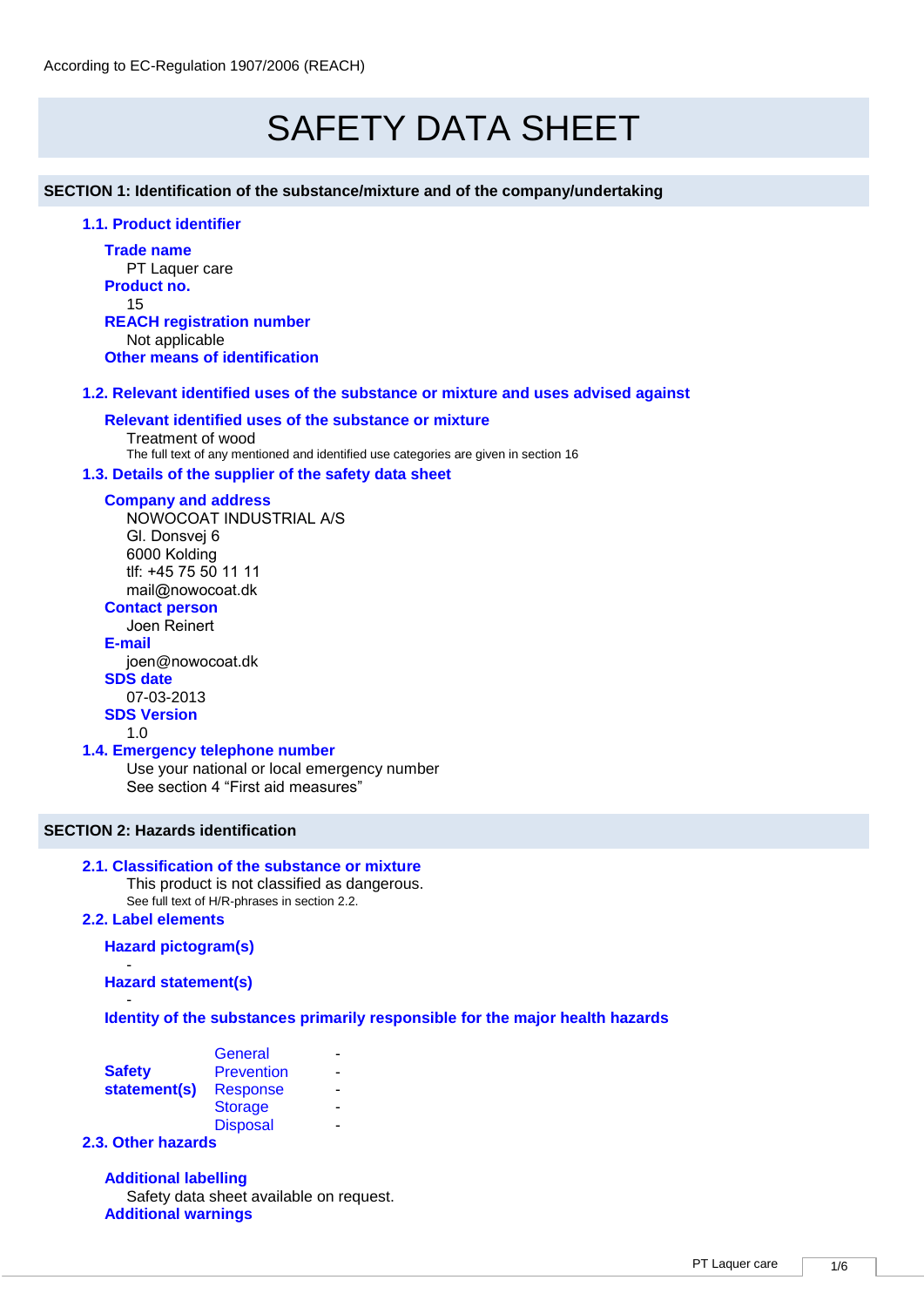#### - **VOC**

VOC-MAX: 0 g/l, MAXIMUM VOC CONTENT (Phase II, e (WB)): 130 g/l.

#### **SECTION 3: Composition/information on ingredients**

#### **3.1/3.2. Substances**

| NAME:<br><b>IDENTIFICATION NOS.:</b><br>CONTENT:<br><b>DSD CLASSIFICATION:</b><br>CLP CLASSIFICATION: | water<br>CAS-no: 7732-18-5 EC-no: -<br>$15 - 25%$<br>-          |
|-------------------------------------------------------------------------------------------------------|-----------------------------------------------------------------|
| NAME:<br><b>IDENTIFICATION NOS.:</b><br>CONTENT:<br><b>DSD CLASSIFICATION:</b><br>CLP CLASSIFICATION: | silicon dioxide<br>CAS-no: 7631-86-9 EC-no: 231-545-4<br>$1-5%$ |

(\*) See full text of H/R-phrases in chapter 16. Occupational limits are listed in section 8, if these are available.

#### **Other informations**

#### **SECTION 4: First aid measures**

#### **4.1. Description of first aid measures**

#### **General information**

In the case of accident: Contact a doctor or casualty department – take the label or this safety data sheet. Contact a doctor, if in doubt about the injured person's condition or if the symptoms continue. Never give an unconscious person water or similar.

#### **Inhalation**

Get the injured person into fresh air. Make sure there is always someone with the injured person. Prevent shock by keeping the injured person warm and calm. If the person stops breathing, give mouth-to-mouth resuscitation. If unconscious, roll the injured person onto side with the top leg bent at both knee and hip. Call an ambulance.

#### **Skin contact**

Remove contaminated clothing and shoes at once. Skin that has come in contact with the material must be washed thoroughly with water and soap. Skin cleanser can be used. DO NOT use solvents or thinners.

#### **Eye contact**

Remove contact lenses. Flush eyes immediately with plenty of water (20-30°C) for at least 15 minutes and continue until irritation stops. Make sure you flush under the upper and lower eyelids. If irritation continues, contact a doctor.

#### **Ingestion**

Give the person plenty to drink and stay with the person. If the person feels unwell, contact a doctor immediately and take this safety data sheet or the label from the product with you. Do not induce vomiting unless recommended by the doctor. Hold head facing down so that no vomit runs back into the mouth and throat.

#### **Burns**

Rinse with water until the pain stops and continue for 30 minutes.

#### **4.2. Most important symptoms and effects, both acute and delayed**

#### No special

**4.3. Indication of any immediate medical attention and special treatment needed**  No special

#### **Information to medics**

Bring this safety data sheet.

#### **SECTION 5: Firefighting measures**

#### **5.1. Extinguishing media**

- Recommended: alcohol-resistant foam, carbonic acid, powder, water mist. Water jets should not be used, since they can spread the fire.
- **5.2. Special hazards arising from the substance or mixture**  No special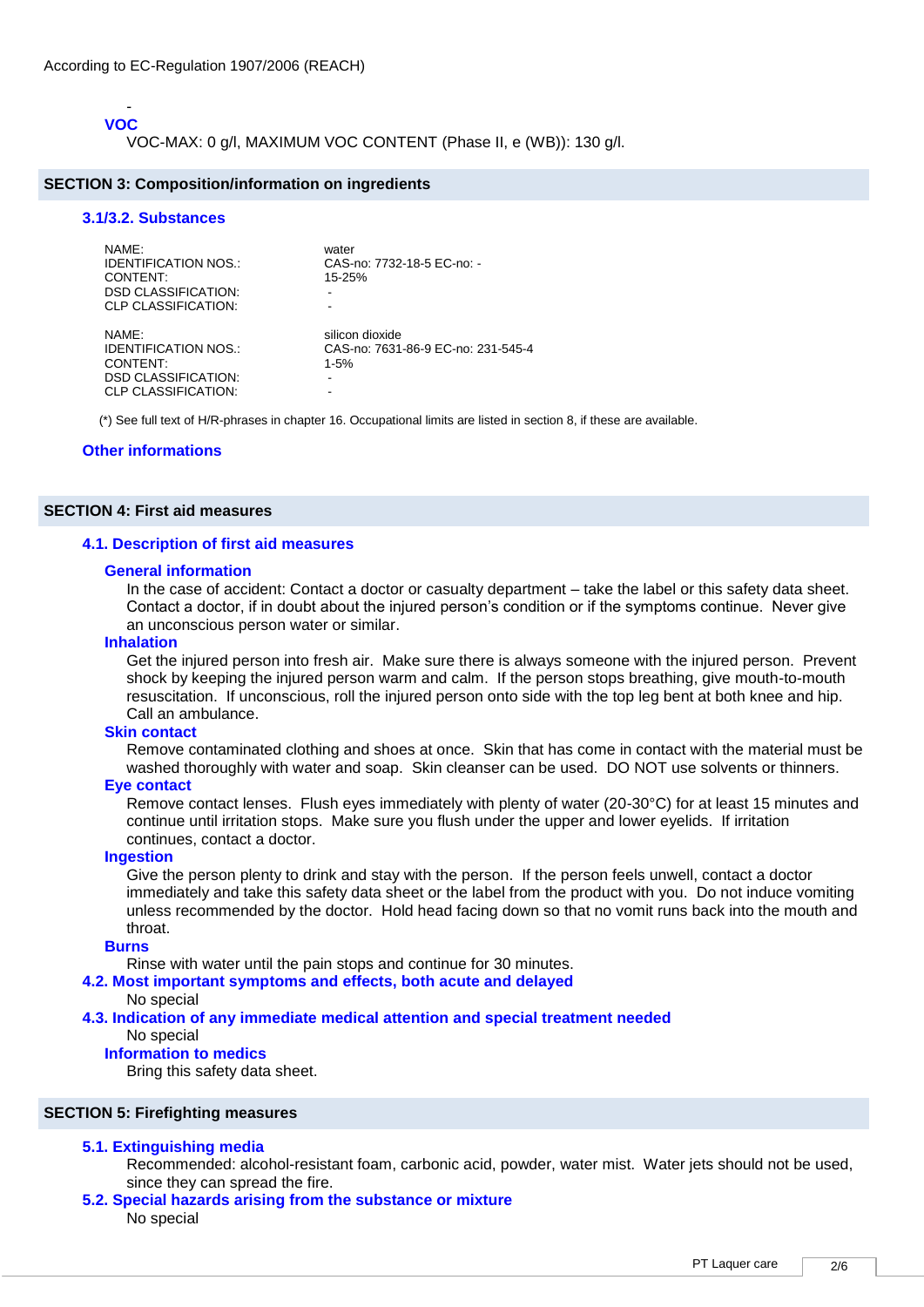#### **5.3. Advice for firefighters**

Wear self-contained breathing apparatus and protective clothing to prevent contact.

#### **SECTION 6: Accidental release measures**

- **6.1. Personal precautions, protective equipment and emergency procedures** 
	- No specific requirements.
- **6.2. Environmental precautions** 
	- No specific requirements.

#### **6.3. Methods and material for containment and cleaning up**

Use sand, sawdust, earth, vermiculite, diatomaceous earth to contain and collect non-combustible absorbent materials and place in container for disposal, according to local regulations. Cleaning should be done as far as possible using normal cleaning agents. Solvents should be avoided.

#### **6.4. Reference to other sections**

See section on "Disposal considerations " with regard to the handling of waste. See section on 'Exposure controls/personal protection' for protective measures.

#### **SECTION 7: Handling and storage**

#### **7.1. Precautions for safe handling**

See section on 'Exposure controls/personal protection' for information on personal protection.

## **7.2. Conditions for safe storage, including any incompatibilities**

Always store in containers of the same material as the original.

## **Storage temperature**

NA

## **7.3. Specific end use(s)**

This product should only be used for applications described in Section 1.2

#### **SECTION 8: Exposure controls/personal protection**

#### **8.1. Control parameters**

#### **OEL**

No data available

**DNEL / PNEC**

No data available.

#### **8.2. Exposure controls**

No control is necessary if the product is used in a normal way.

## **General recommendations**

Smoking, consumption of food or liquid, and storage of tobacco, food or liquid, are not allowed in the workroom.

#### **Exposure scenarios**

If there is an appendix to this safety data sheet, the indicated exposure scenarios must be complied. **Exposure limits**

There are no maximum exposure limits for the substances contained in this product.

#### **Appropriate technical measures**

Take ordinary precautions when using the product. Avoid inhalation of gas or dust.

## **Hygiene measures**

Whenever you take a break in using this product and when you have finished using it, all exposed areas of the body must be washed. Always wash hands, forearms and face.

## **Measures to avoid environmental exposure**

No specific requirements.

**Individual protection measures, such as personal protective equipment**



**Generally** Only CE-marked personal protection equipment should be used. **Respiratory Equipment**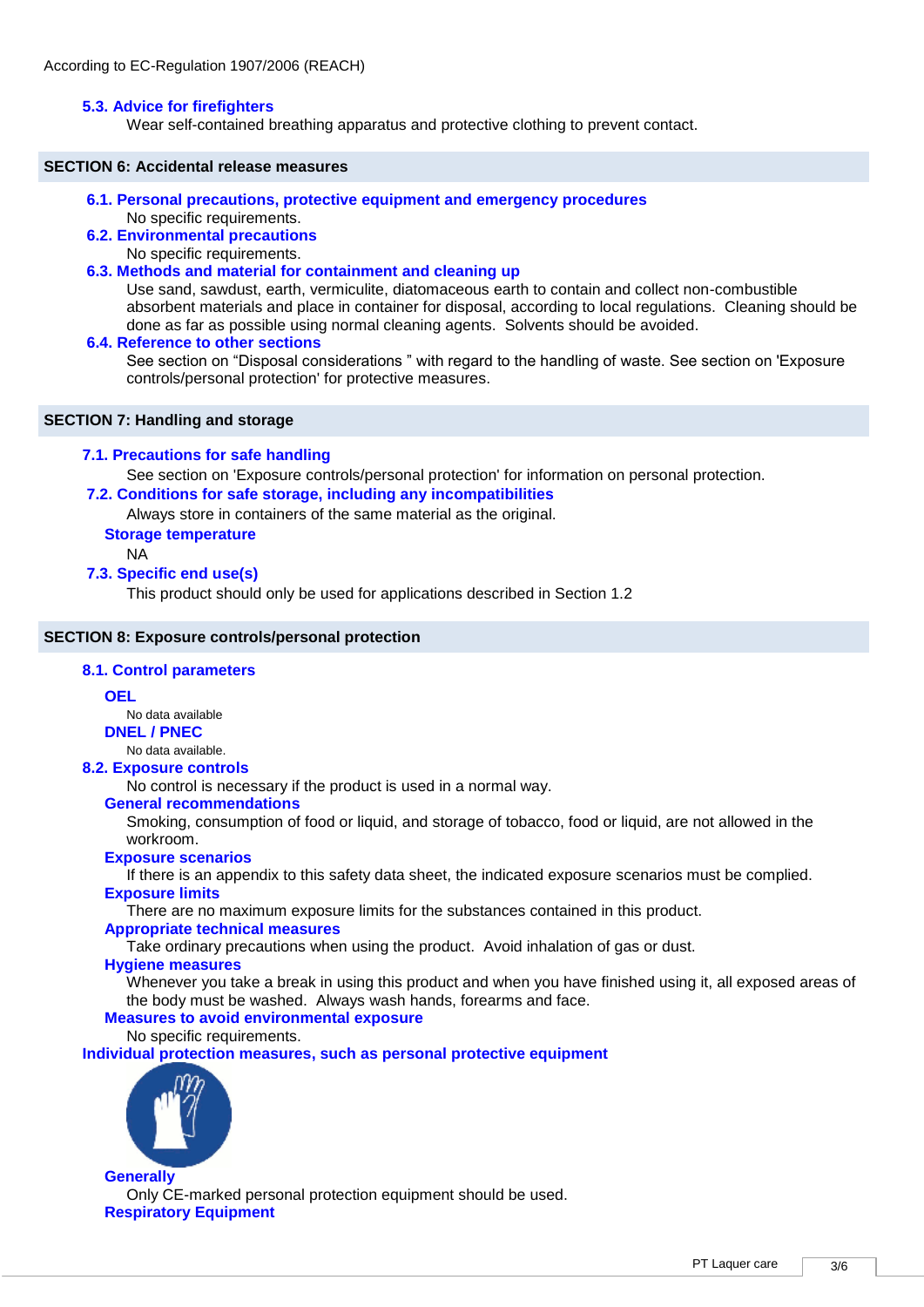Recommended: NA, -, - **Skin protection** No specific requirements. **Hand protection** Recommended: Nitrile rubber. . Breakthrough time: See the manufacturer's instructions **Eye protection**

No specific requirements.

#### **SECTION 9: Physical and chemical properties**

|                                    |        | 9.1. Information on basic physical and chemical properties |                    |                         |                 |  |
|------------------------------------|--------|------------------------------------------------------------|--------------------|-------------------------|-----------------|--|
| <b>Form</b>                        | Colour | Odour                                                      | pH                 | <b>Viscosity</b>        | Density (g/cm3) |  |
| Liquid                             | Muddy  | Mild                                                       |                    |                         | 1,05            |  |
| <b>Phase changes</b>               |        |                                                            |                    |                         |                 |  |
| Melting point (°C)                 |        | Boiling point (°C)                                         |                    | Vapour pressure (mm Hg) |                 |  |
|                                    |        |                                                            |                    |                         |                 |  |
| Data on fire and explosion hazards |        |                                                            |                    |                         |                 |  |
| Flashpoint (°C)                    |        | Ignition $(^{\circ}C)$                                     | Self ignition (°C) |                         |                 |  |
|                                    |        |                                                            |                    |                         |                 |  |
| Explosion limits (Vol %)           |        | <b>Oxidizing properties</b>                                |                    |                         |                 |  |
|                                    |        | -                                                          |                    |                         |                 |  |
| <b>Solubility</b>                  |        |                                                            |                    |                         |                 |  |
| Solubility in water                |        | n-octanol/water coefficient                                |                    |                         |                 |  |
| Soluble                            |        |                                                            |                    |                         |                 |  |
| 9.2. Other information             |        |                                                            |                    |                         |                 |  |
| Solubility in fat                  |        | Additional information                                     |                    |                         |                 |  |
|                                    |        | N/A                                                        |                    |                         |                 |  |

#### **SECTION 10: Stability and reactivity**

#### **10.1. Reactivity**

No data available

**10.2. Chemical stability** 

The product is stable under the conditions, noted in the section on "Handling and storage".

## **10.3. Possibility of hazardous reactions**

No special

## **10.4. Conditions to avoid**

Do not expose to heat (e.g. sunlight), because it can lead to excess pressure.

## **10.5. Incompatible materials**

Strong acids, strong bases, strong oxidising agents, and strong catabolic agents.

#### **10.6. Hazardous decomposition products**

The product is not degraded when used as specified in section 1.

#### **SECTION 11: Toxicological information**

#### **11.1. Information on toxicological effects Acute toxicity** Substance Species Test Route of exposure Result<br>
Substance Result Result<br>
Resultion dioxide Result<br>
Resultion dioxide Result silicon dioxide **Rat** Rat LD50 Inhalation >10000 mg/kg **Long term effects** No special **SECTION 12: Ecological information 12.1. Toxicity**  Substance Species Test Test duration Result silicon dioxide silicon dioxide Fish Daphnia LC50 EC50 96 h 24 h >10000 mg/l >10000 mg/l **12.2. Persistence and degradability**  Substance **Biodegradability Biodegradability Test** Result No data available.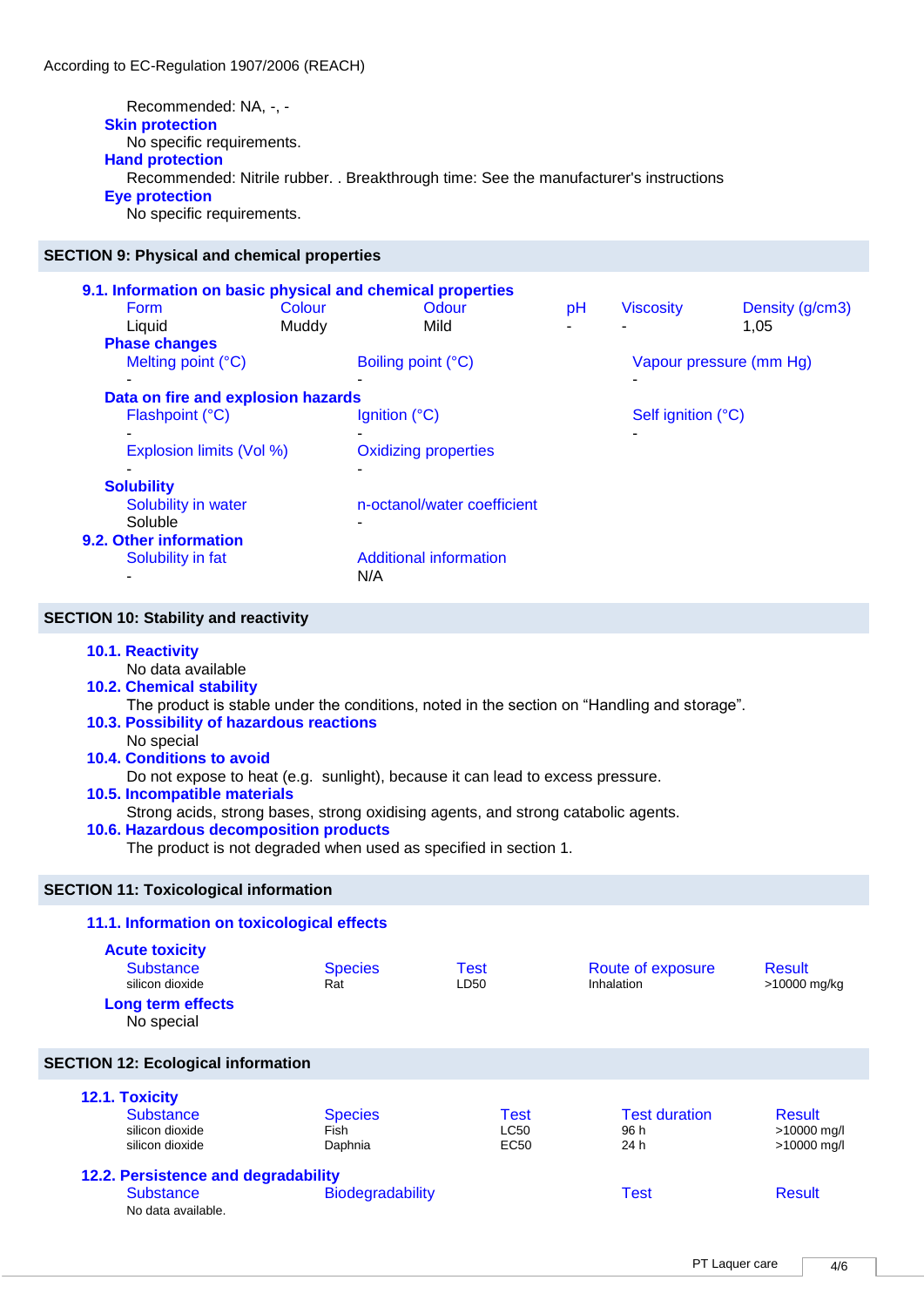|               | ACCORDING TO EC-Regulation 1907/2006 (REACH)                                                                                                              |                           |                                                                    |                                     |        |                        |        |                                    |
|---------------|-----------------------------------------------------------------------------------------------------------------------------------------------------------|---------------------------|--------------------------------------------------------------------|-------------------------------------|--------|------------------------|--------|------------------------------------|
|               | 12.3. Bioaccumulative potential<br><b>Substance</b><br>silicon dioxide                                                                                    |                           | <b>Potential bioaccumulation</b><br><b>No</b>                      |                                     | LogPow | No data available      |        | <b>BFC</b><br>No data<br>available |
|               | 12.4. Mobility in soil<br>No data available<br>12.5. Results of PBT and vPvB assessment<br>No data available<br>12.6. Other adverse effects<br>No special |                           |                                                                    |                                     |        |                        |        |                                    |
|               | <b>SECTION 13: Disposal considerations</b>                                                                                                                |                           |                                                                    |                                     |        |                        |        |                                    |
|               | 13.1. Waste treatment methods<br><b>Waste</b><br><b>EWC</b> code<br><b>Specific labelling</b><br><b>Contaminated packing</b><br>No specific requirements. |                           | This product is not covered by the regulations on dangerous waste. |                                     |        |                        |        |                                    |
|               | <b>SECTION 14: Transport information</b>                                                                                                                  |                           |                                                                    |                                     |        |                        |        |                                    |
| $14.1 - 14.4$ |                                                                                                                                                           |                           | Not listed as dangerous goods under ADR and IMDG regulations.      |                                     |        |                        |        |                                    |
|               | <b>ADR/RID</b>                                                                                                                                            | <b>14.1. UN</b><br>number | 14.2. UN proper shipping name                                      | 14.3. Transport<br>hazard class(es) |        | 14.4. Packing<br>group |        | <b>Notes</b>                       |
|               | <b>IMDG</b>                                                                                                                                               | UN-no.                    | <b>Proper Shipping Name</b>                                        | <b>Class</b>                        | PG*    | <b>EmS</b>             | $MP**$ | <b>Hazardous</b><br>constituent    |
|               | <b>14.5. Environmental hazards</b>                                                                                                                        |                           |                                                                    |                                     |        |                        |        |                                    |

**14.6. Special precautions for user** 

- **14.7. Transport in bulk according to Annex II of MARPOL73/78 and the IBC Code** 

No data available

(\*) Packing group

-

(\*\*) Marine pollutant

## **SECTION 15: Regulatory information**

**15.1. Safety, health and environmental regulations/legislation specific for the substance or mixture** 

**Restrictions for application**

**Demands for specific education**

- **Additional information**

#### - **15.2. Chemical safety assessment**  No

# **SECTION 16: Other information'**

## **Sources**

-

EC regulation 1907/2006 (REACH) Directive 2000/532/EC EC Regulation 1272/2008 (CLP) **Full text of H/R-phrases as mentioned in section 3**